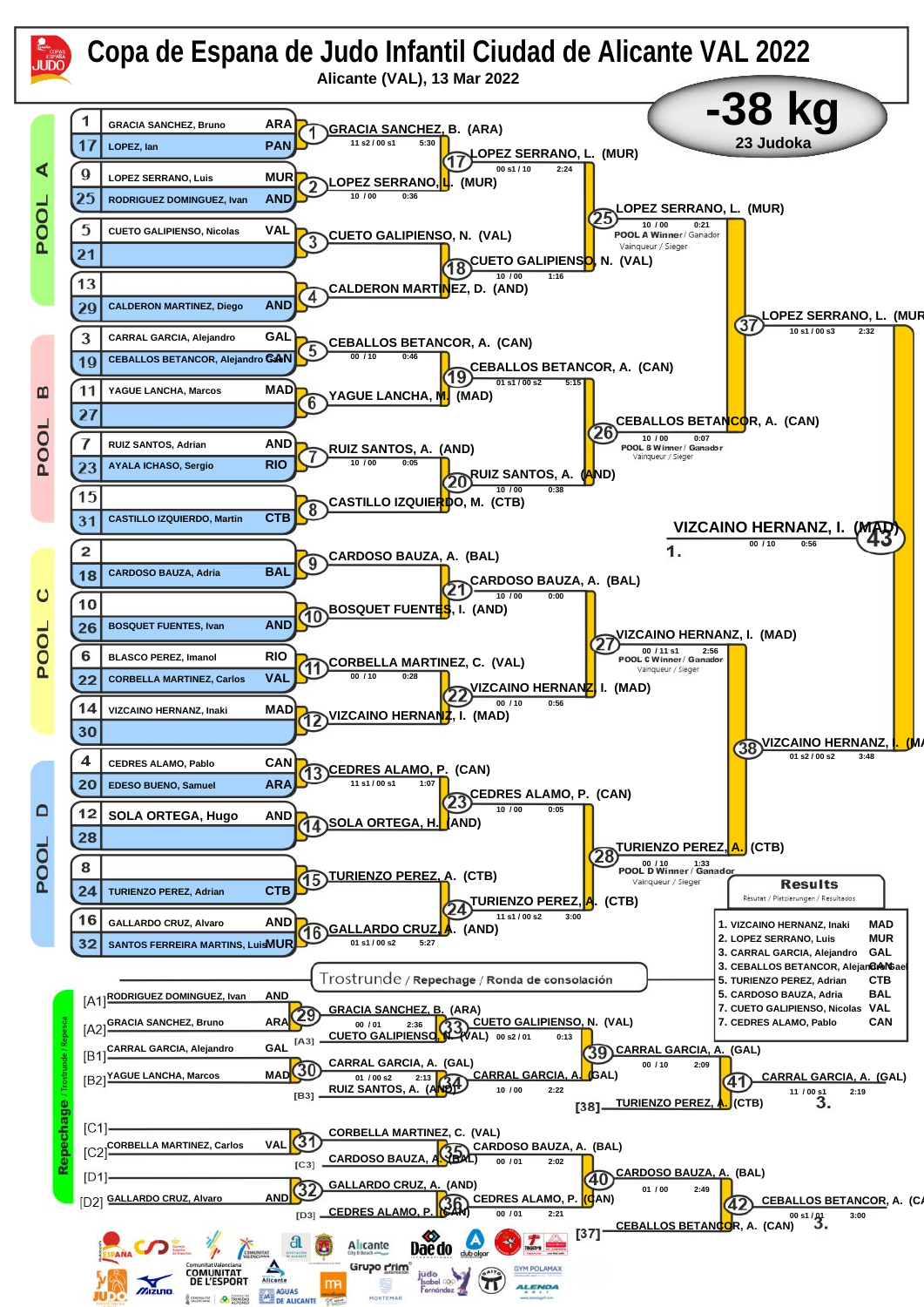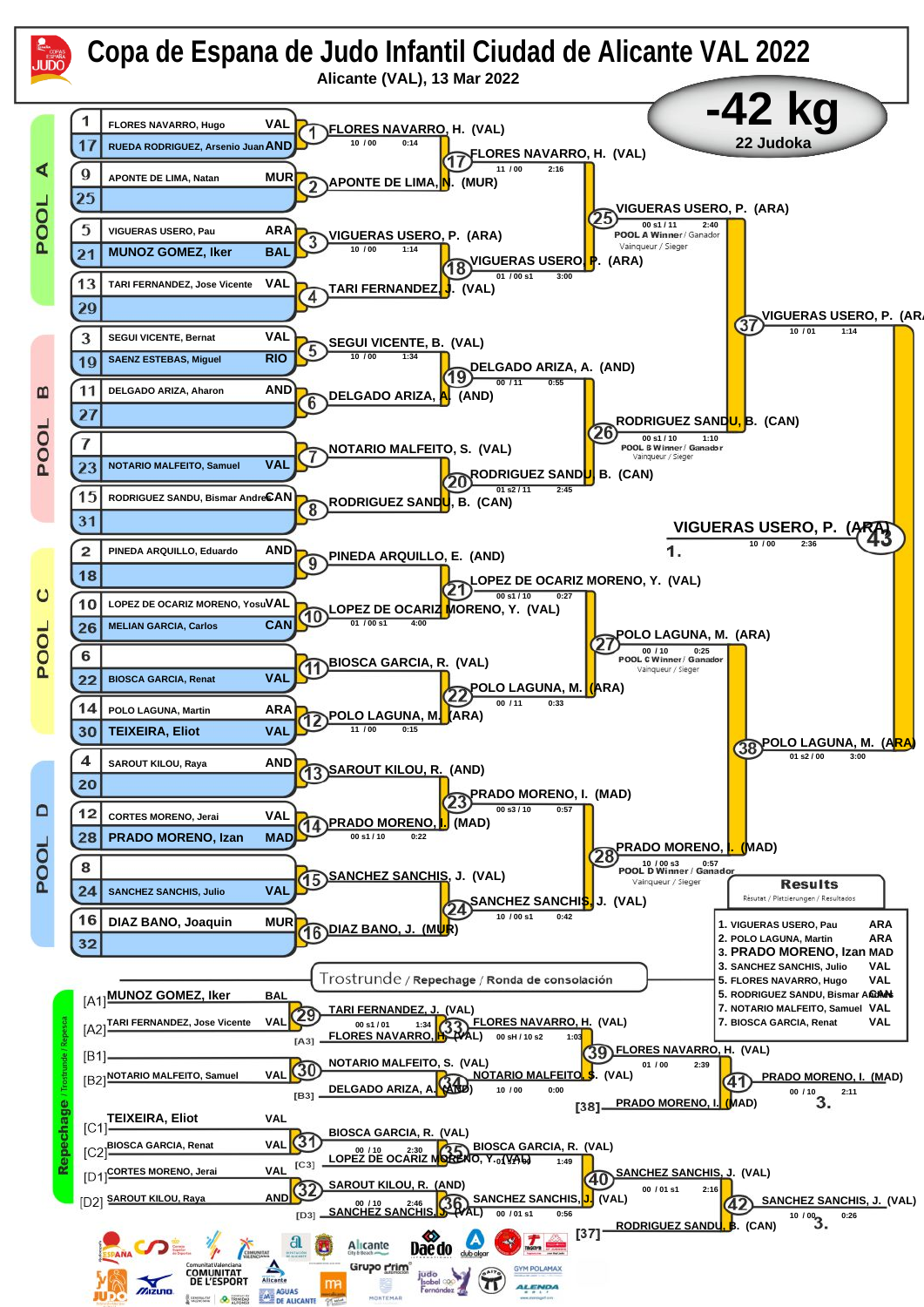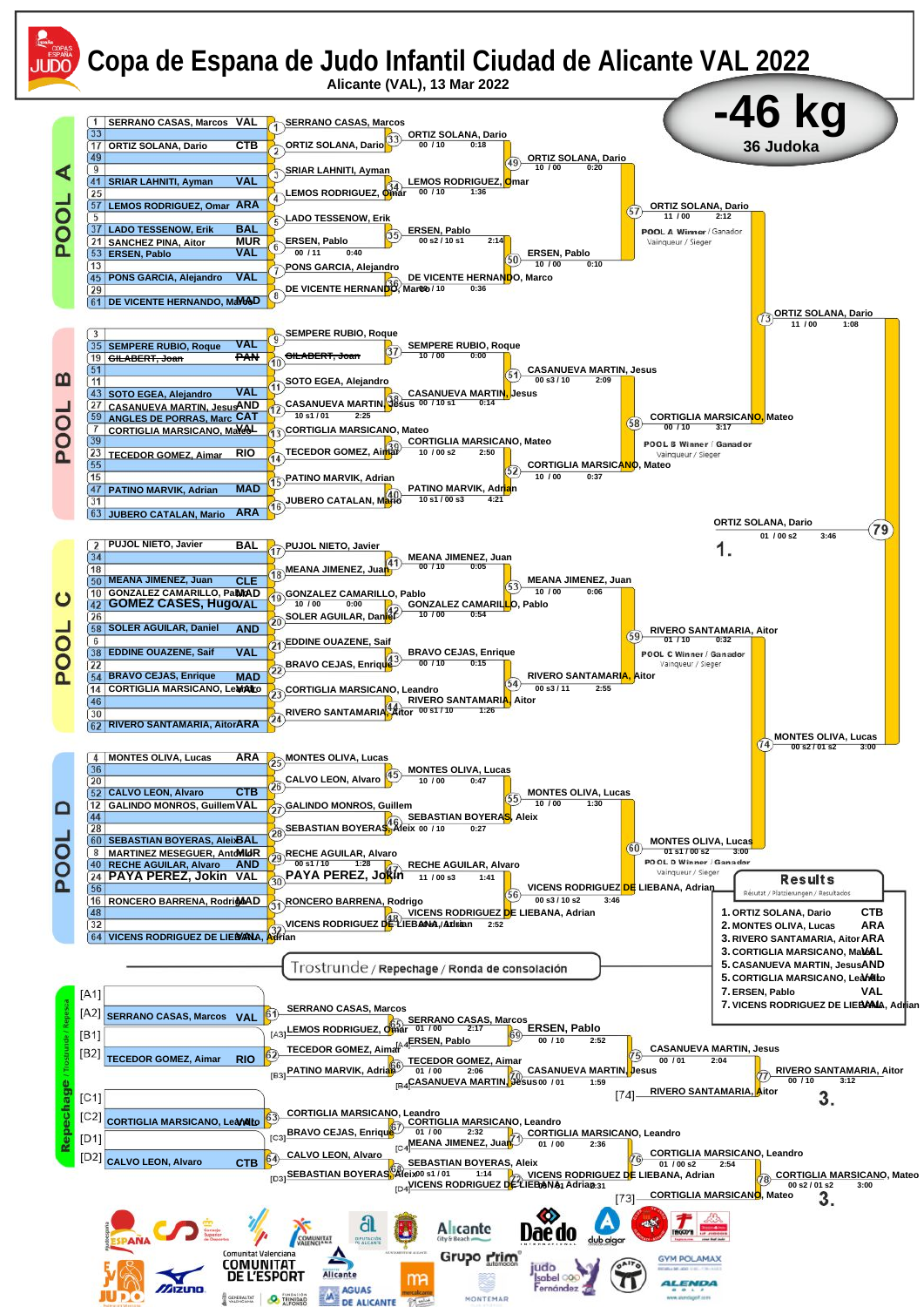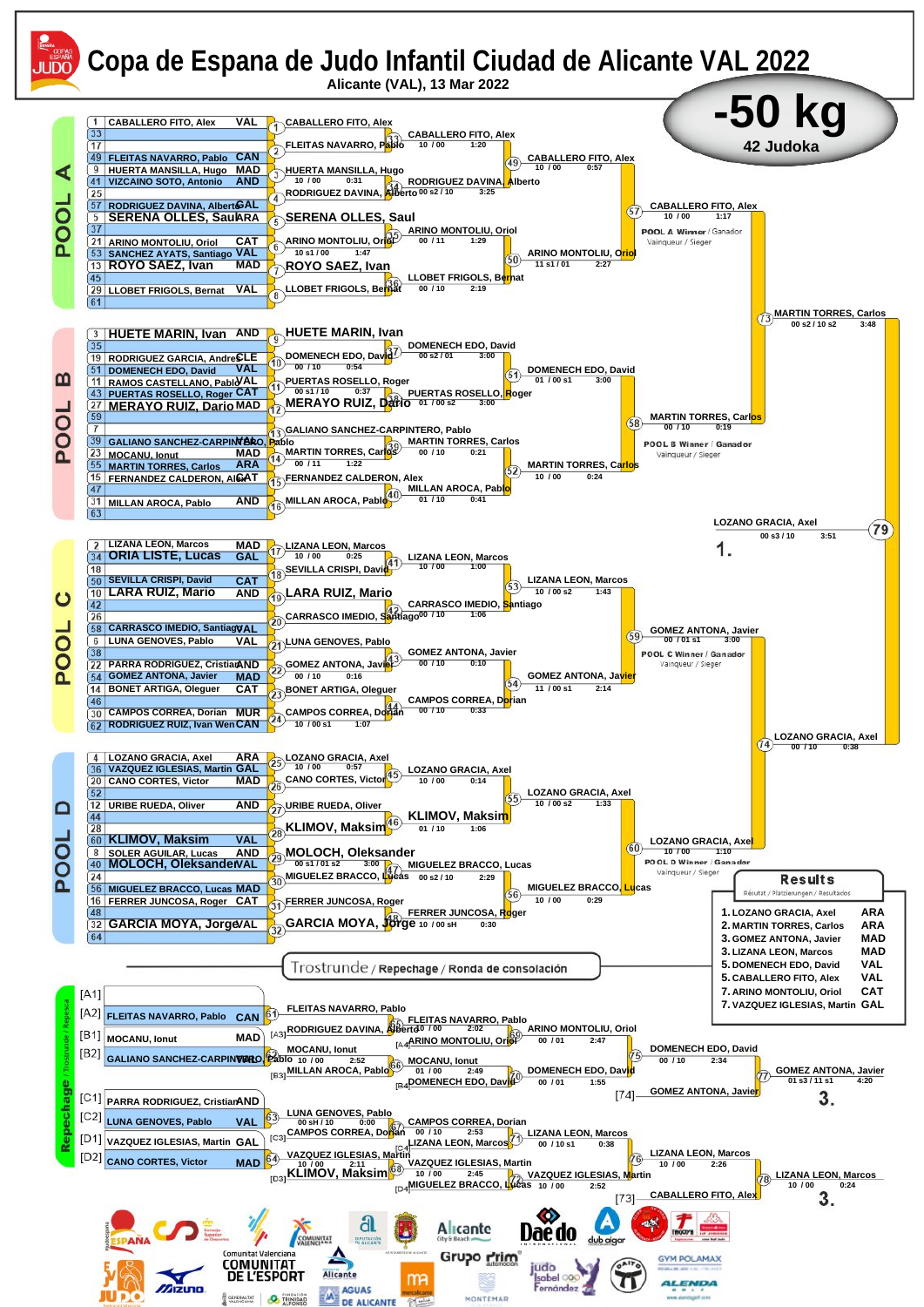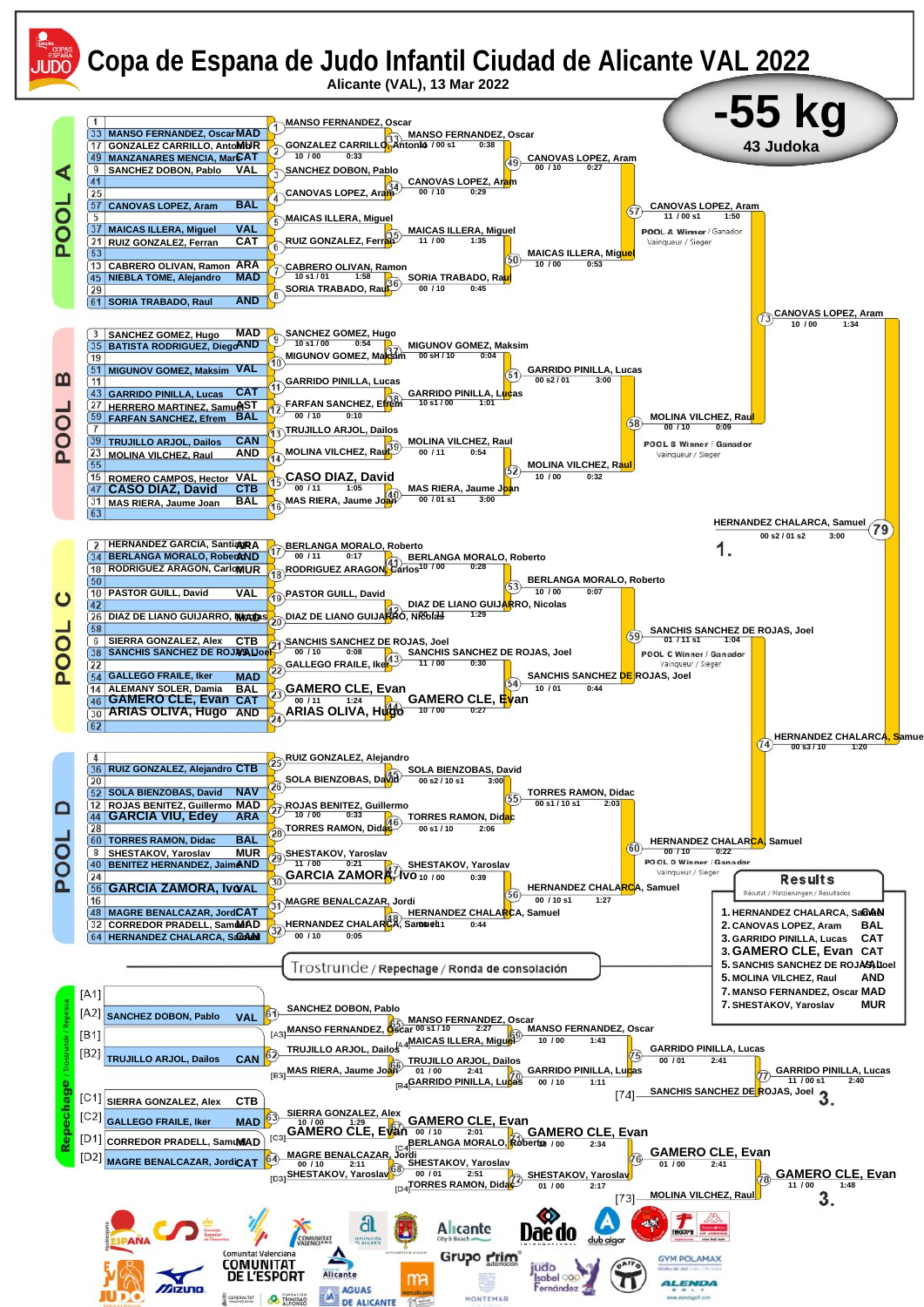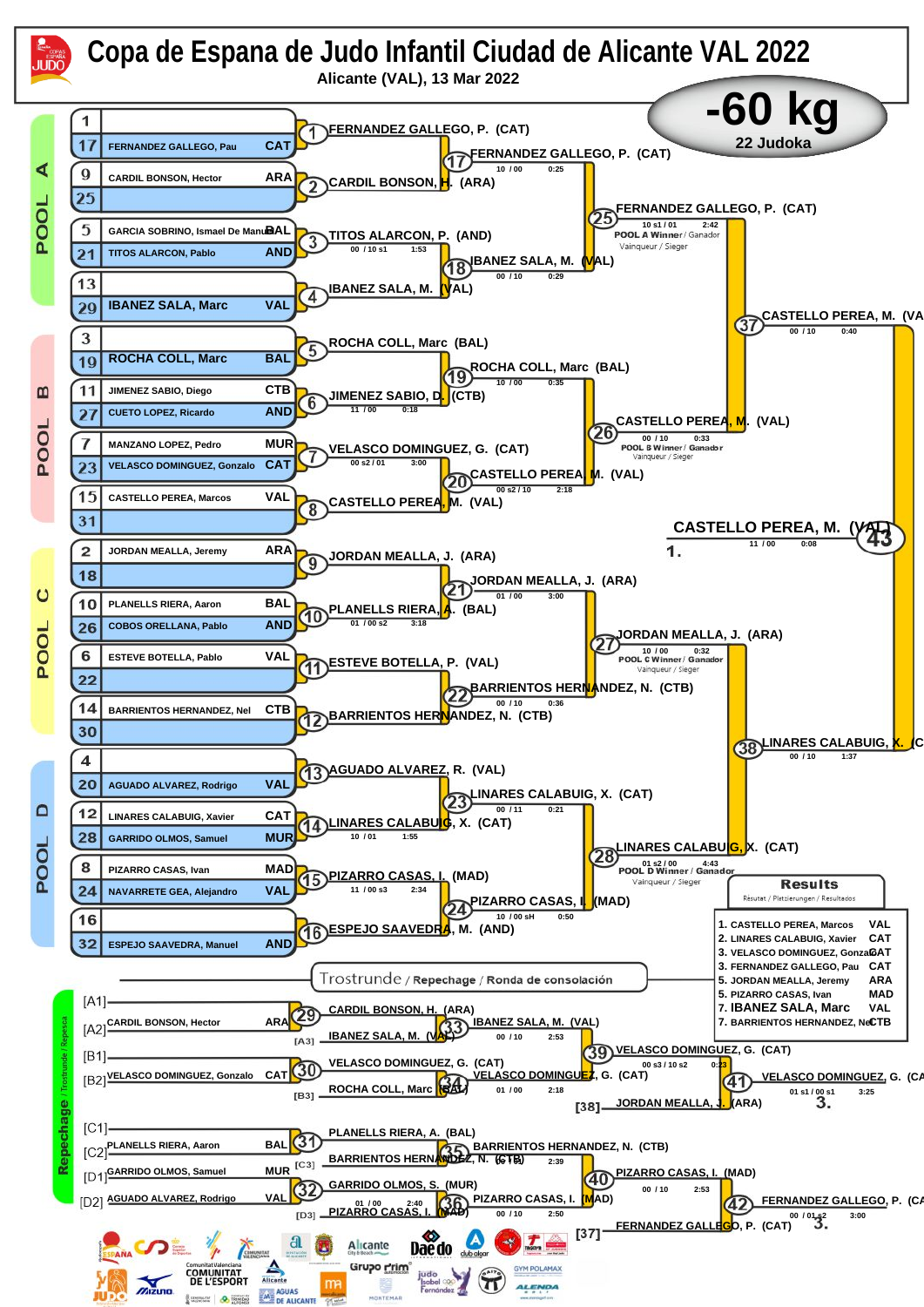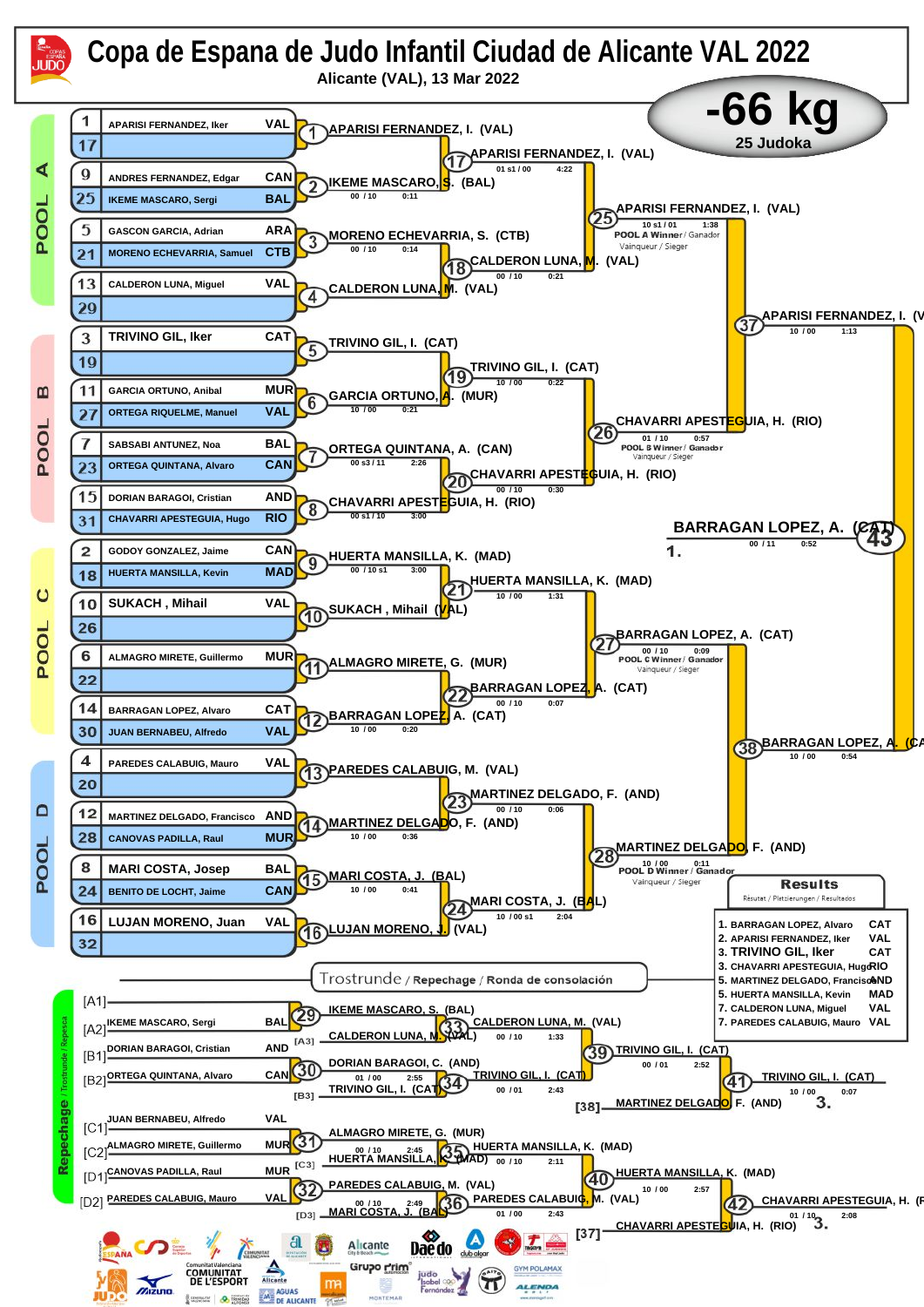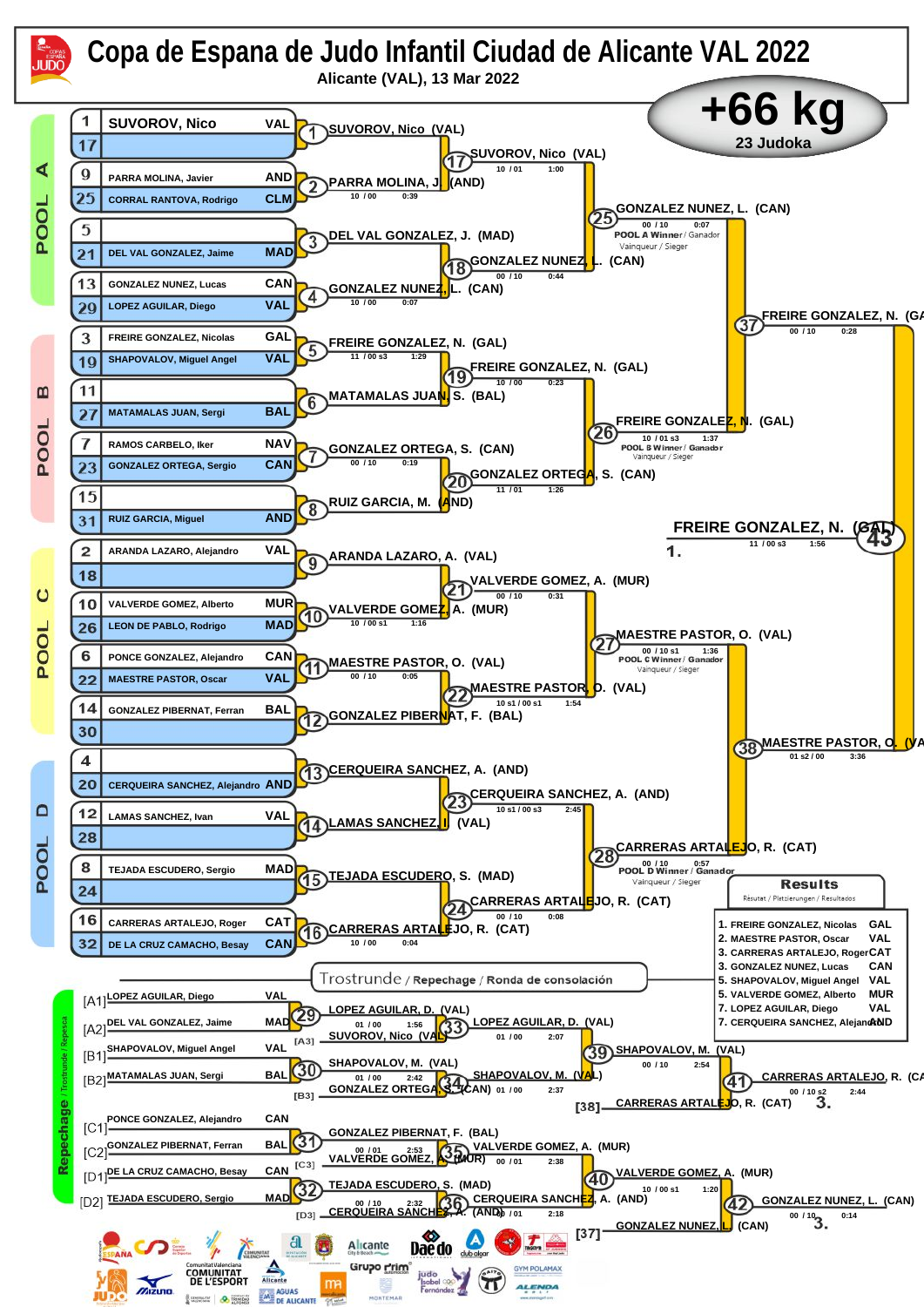

|   | <b>PONCE PEDRAZA, Victoria</b>  | <b>VAL</b>                    |      |      |      | (0)  |
|---|---------------------------------|-------------------------------|------|------|------|------|
|   |                                 | FERNANDEZ BERNABEU, GiselaVAL |      |      | (10) | (20) |
| 3 | <b>GOMEZ SILVESTRE, Natalia</b> | <b>CTB</b>                    | (10) |      |      | (10) |
| Δ | <b>SANCHEZ MAGAZ, Ainara</b>    | <b>MAD</b>                    | '10) | (10) | (10) |      |





## **Final Results**

- **1. SANCHEZ MAGAZ, Ainara MAD**
- 2. FERNANDEZ BERNABEU, GistAL
- **3. GOMEZ SILVESTRE, Natalia CTB**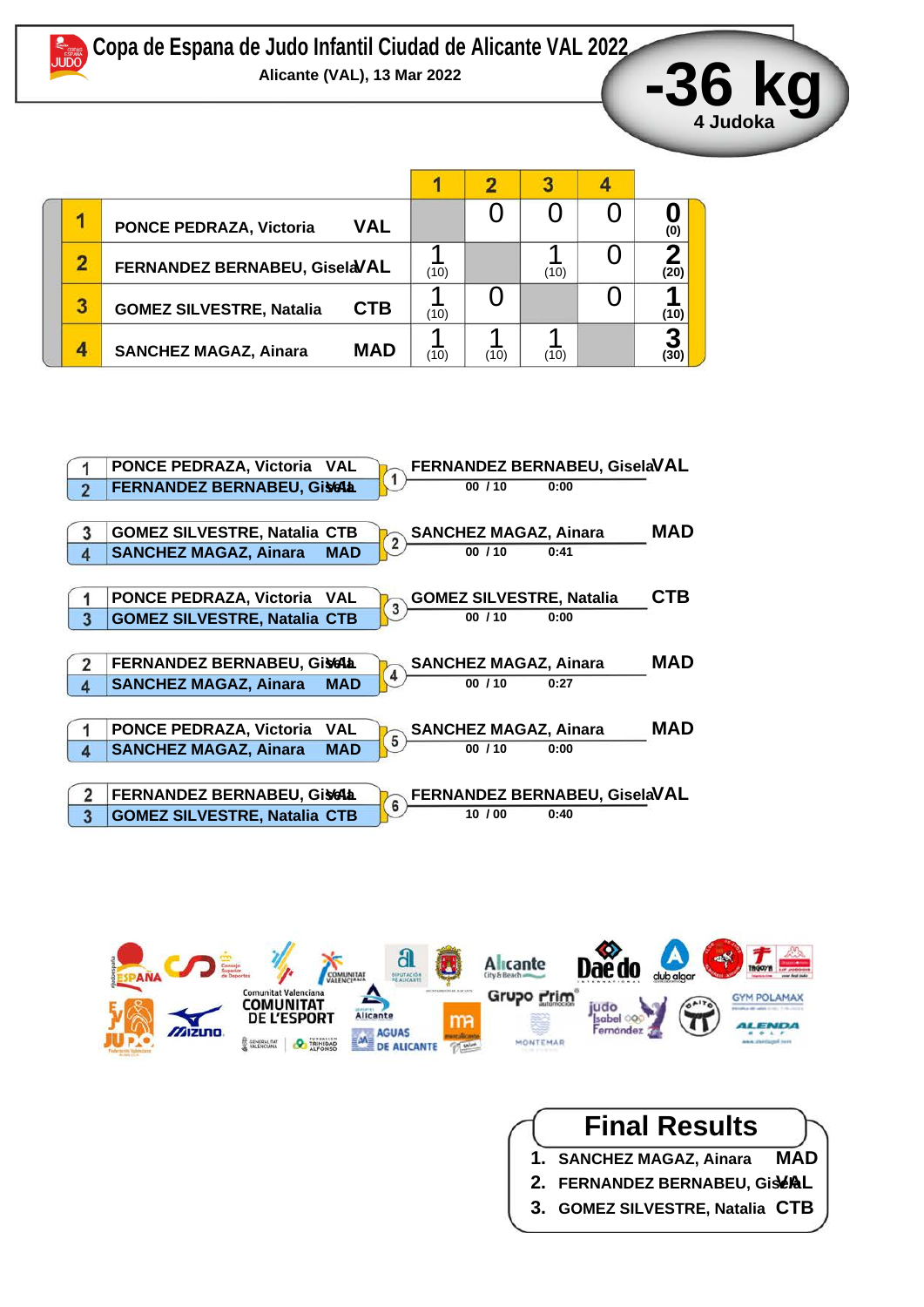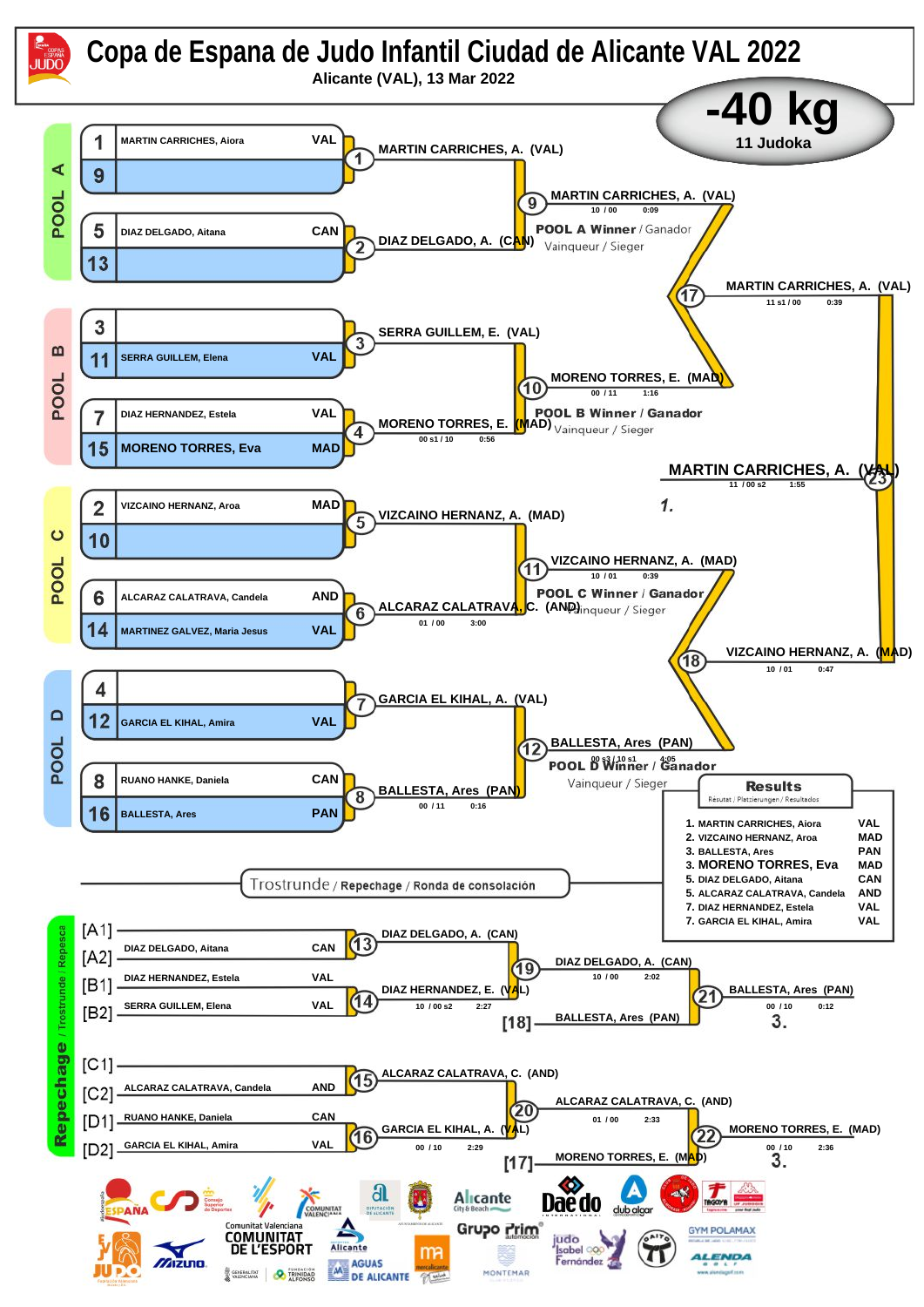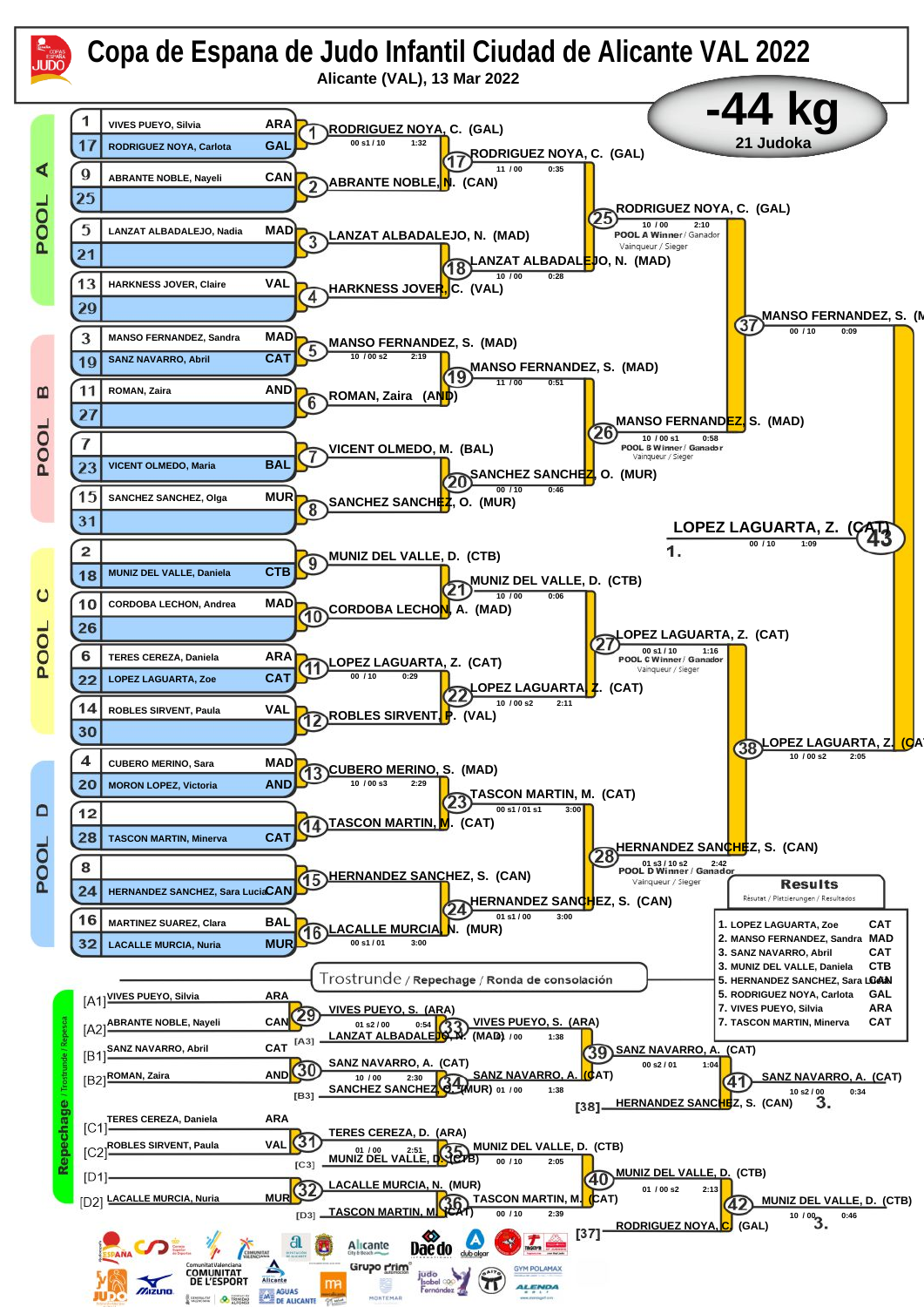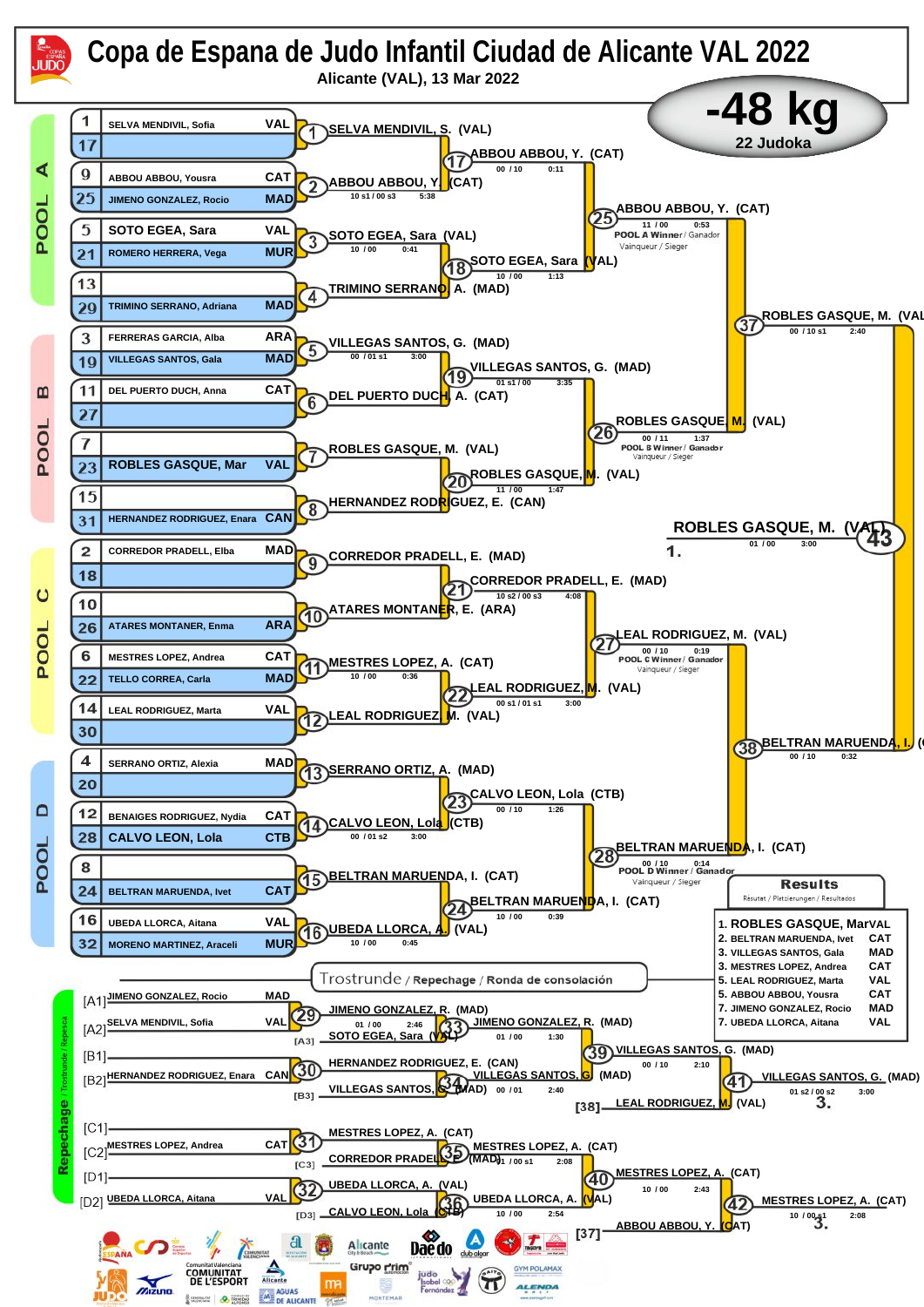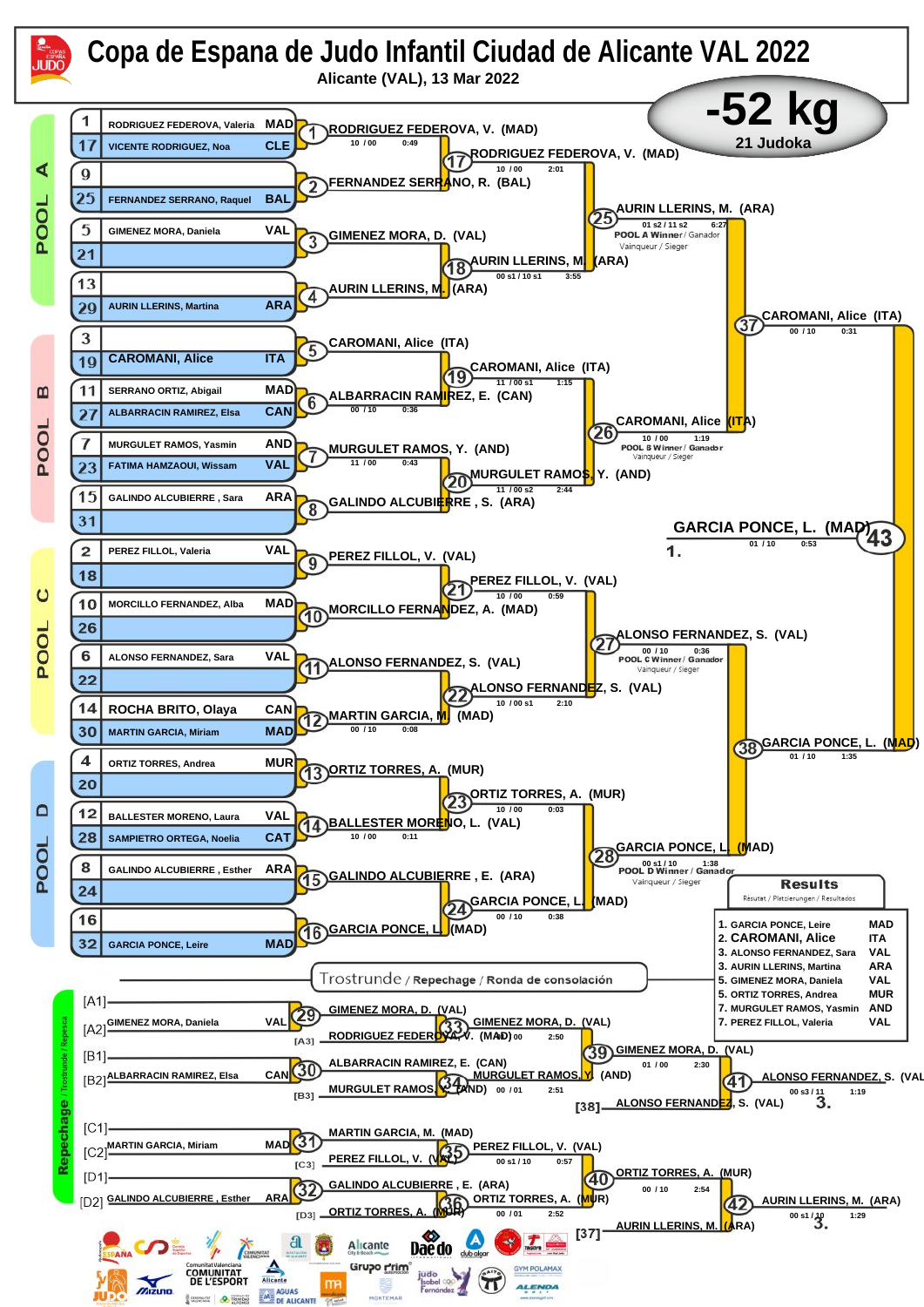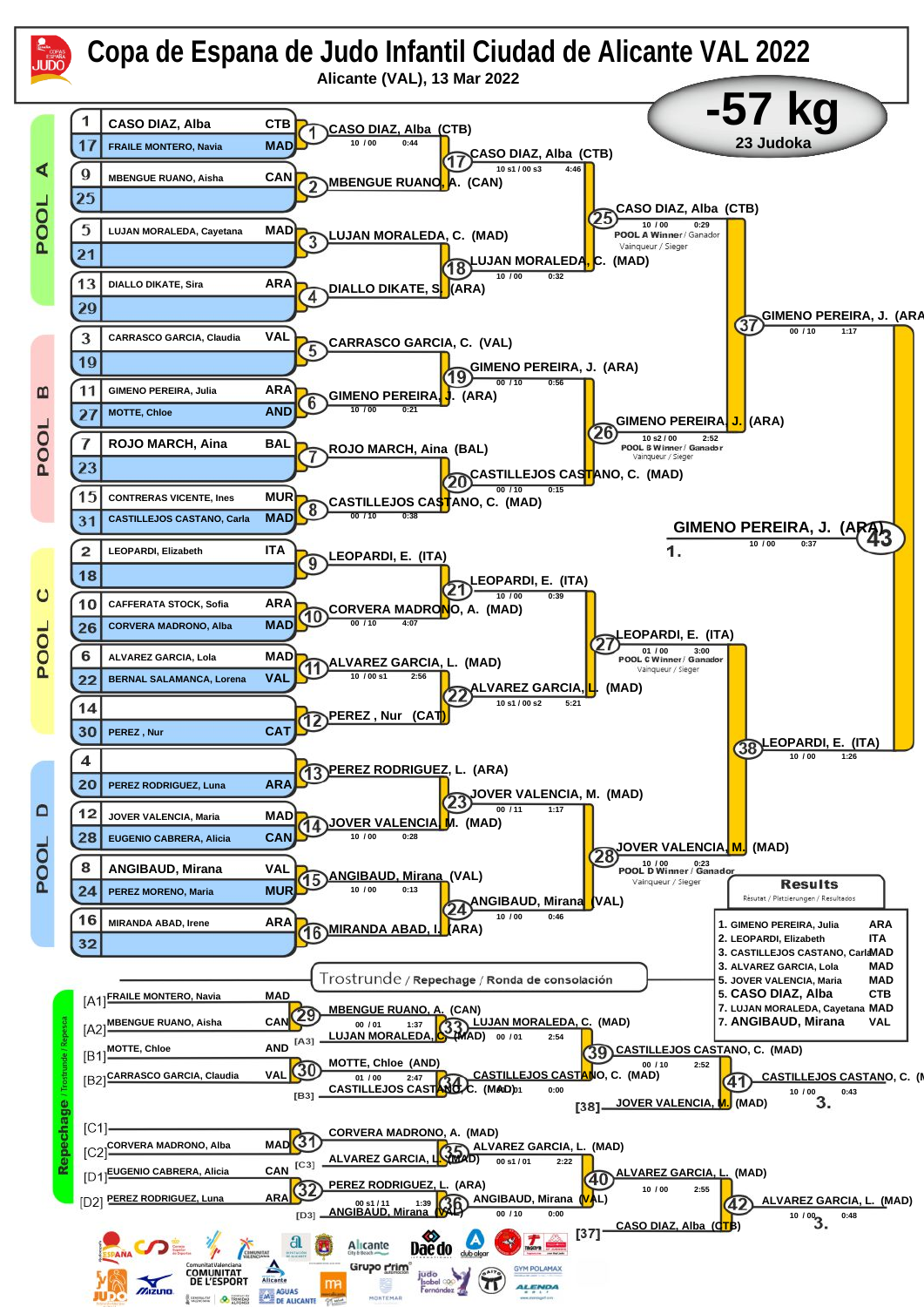